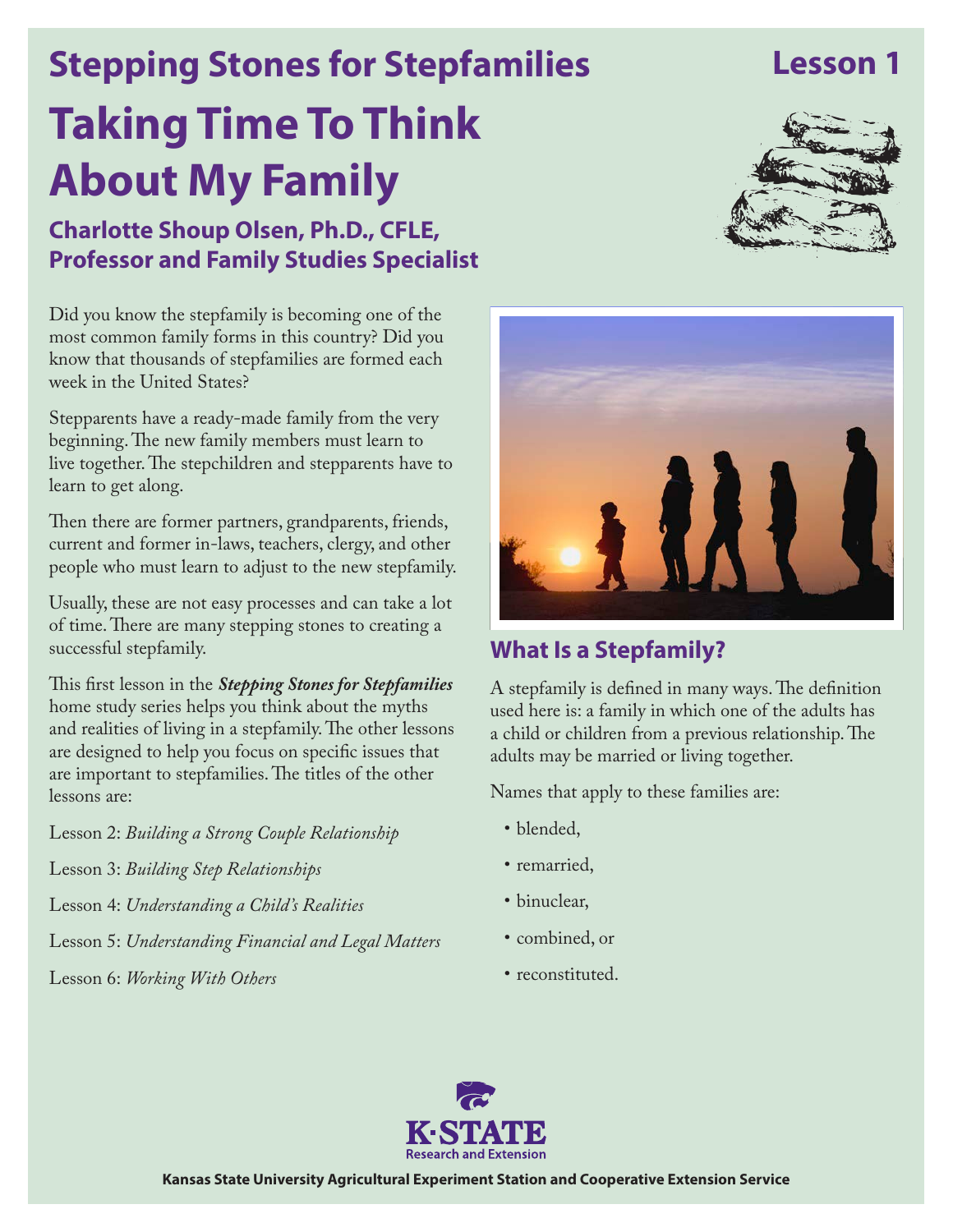It is important for you to decide how to describe your new family. One term may be comfortable for some of the members and not the others.

Throughout this series, the term stepfamily will be used. If this is uncomfortable, please use a term acceptable to you.

## **Stumbling Stone: Believing Myths of Stepfamily Living**

Stepfamily myths strongly influence the way persons in stepfamilies adjust and react to one another.

The following myths about stepfamilies can be stumbling stones on the trail leading to a strong stepfamily:

#### *Myth 1: Adjustment to stepfamily life needs to occur quickly*

People are anxious to go on with their lives after a divorce or the loss of a partner. They may think forming a stepfamily will make life more complete and instantly happier. They are going to be disappointed.

Stepfamilies can be complicated with so many people involved. You have to get to know each other and to work at the changes stepfamily living brings. It takes a long time and is hard work.

#### *Myth 2: Stepparents are wicked, especially stepmothers*

Fairy tales, such as Cinderella and Snow White, perpetuate the stereotype of a cruel stepmother who is mean to an unwanted stepchild. You think of yourself as a nice person, wanting to do a good job with your new family, but the world seems to have another idea.

The notion of a wicked stepparent can affect you in a personal way. It can make you self-conscious about step-parenting. It can be a real stumbling stone to creating positive relationships between you and your stepchildren, especially if you are a stepmother. With time, patience, and understanding, positive adjustments can happen.

#### *Myth 3: Only a first-married family can be a real family*

Many live with the image of a first-married family as being the only type of family that can be considered

a true family. But different kinds of families, such as single-parent families and stepfamilies, have existed for generations and are common in most communities.

Many have been successful in raising families. Most important is the support and care a family of any kind can offer each of its members.

### **Stepping Stone: Understanding Realities of Stepfamily Living**

A stepfamily can build on its strengths by looking at reality, rather than believing the myths. Here are some typical day-to-day realities that most stepfamilies experience.

#### *Reality 1: A stepfamily is born of loss*

A divorce, death, or separation comes before the stepfamily. The feelings that come with loss must be taken into consideration.

A parent who has died may be elevated to sainthood, and the partner wants an exact replacement, or an adult may be looking for the exact opposite of a former partner.

Children grieve the loss of their first family, no matter how imperfect it may have been.

It is not unusual for stepfamilies to discover these feelings create tensions if no one is willing to recognize and to talk about them.

#### *Reality 2: Stepfamilies are not like first-time married families*

It is difficult to create a stepfamily in the image of a biological family.

Why?

- • Children may share two households.
- • A biological parent is absent.
- A stepparent has no legal authority over a stepchild.
- An adult child may never live in the same house with the stepparent.
- • Each family coming into a stepfamily has a different history.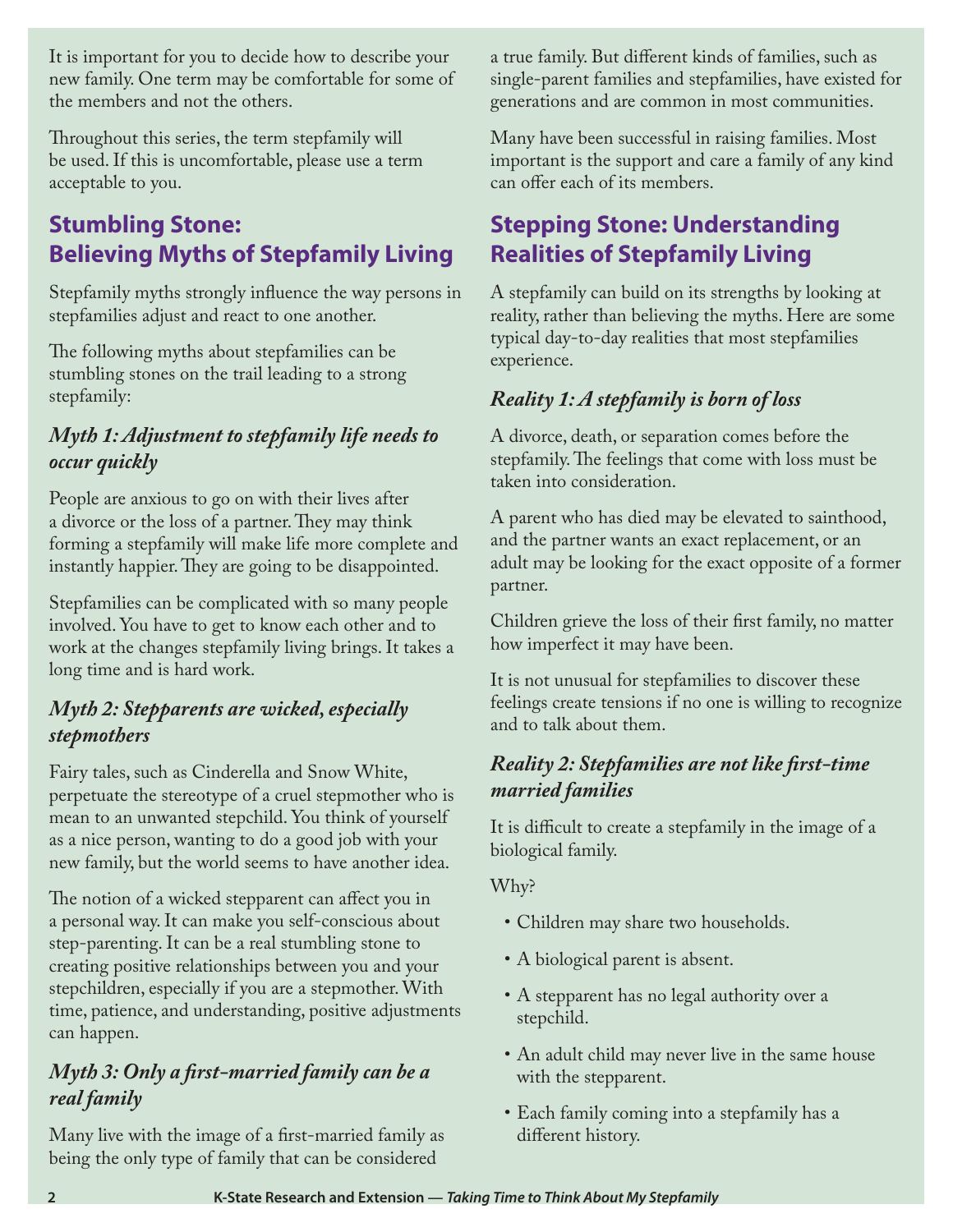

When stepfamilies try to make their family look like that first family, they may experience disappointment and a sense of personal failure. Stepfamilies can learn to build on their new family's strengths, rather than trying to act like a biological family.

#### *Reality 3: There is no such thing as instant love*

It is not fair to expect all members of a stepfamily to love each other immediately. People learn to care deeply for others over time and through many experiences with each other.

Stepchildren are expected to love their new stepparent instantly, and the new stepparents are expected to love new stepchildren like their own.

This expectation is common whether the stepfamily involves children at home or adult children on their own. Stepbrothers and sisters also are expected to like each other.

It can be devastating to expect instant results. Success involves a slow process over many years. Some researchers say it takes four to eight years or more.

A more reasonable goal might be to move slowly from

a neutral feeling or even a feeling of strong dislike toward tolerating a new family member, then liking, and learning to love very slowly.

#### *Reality 4: Negotiation and conflict are normal*

Partners forming stepfamilies expect joy, peace, and happiness that may have been lost in earlier relationships. That is not usually the case with new stepfamilies. There are many differences, many personalities, and many difficult situations.

Disagreements and conflict can occur often. Learning to handle conflict in a positive way enables the stepfamily to move toward the happiness the parents are seeking. Don't forget, a sense of humor is helpful.

#### *Reality 5: Individuals in stepfamilies have different personal histories*

A man and his children may form a family with a woman who has no children. The father and his children will have memories, habits, and private jokes that do not include the new stepmother.

If both partners bring children to the family, there will be several different sets of histories and relationships. These histories and relationships cannot be ignored.

Someone can feel like an "outsider" from time to time. Each case is unique and may require a different approach.

There can be differences in traditions and values. Everything from views about meals and homework to birthday celebrations is likely to be questioned.

These traditions and values are not right or wrong, just different. Stepfamilies must work at understanding and being flexible with all of these differences while forming a style of their own.

#### *Reality 6: Children are often members of two or more households*

Children must learn to deal with two approaches to discipline, allowances, meals, schedules, and much more. One household may have more money to spend than the other.

Decisions about space, visitation schedules, and who buys what must be faced immediately. These situations require sensitivity and adjustments for all members of the family.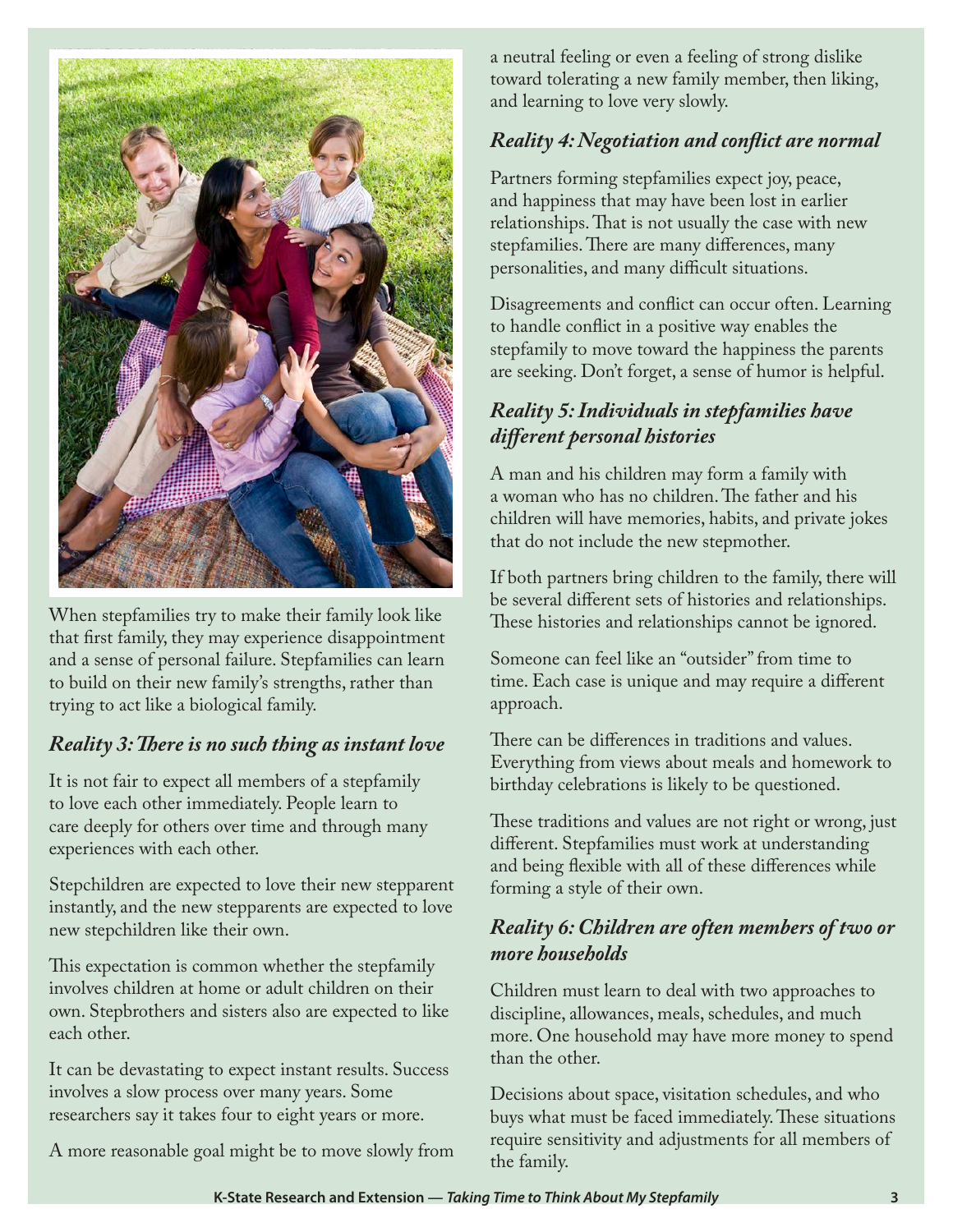The changes eventually become routine and are just part of life in a stepfamily.

#### *Reality 7: There is an absent biological parent*

The absent parent always has influence on the stepfamily, whether the parent has died, lives a long distance away, or lives just around the corner.

The relationship, or lack of relationship, between the child and the absent parent will have an impact on the stepfamily. It can involve visitation schedules, economic situations, or the absent parent's view of the new stepfamily.

Sometimes a lingering sense of loss will create concern as the child gives up the fantasy of the biological parents getting back together.



#### **Stepping Stone: Recognizing Your Concerns**

Before a family with stepchildren is formed, all of its members are likely to have questions and fears. These uncertainties may not be shared with others. But they can affect how relationships develop.

Here are some questions that may be in the minds of different family members:

#### *The younger child's questions*

- • Will we move to a new house?
- Will I have to share my room?
- What should I call my new stepparent?
- Will my parent still love me?
- Will my other parent still love me if I love my new stepparent?
- • Will my stepparent be nicer to his or her children than to me?
- Am I safe with my stepparent?
- • Will my stepparent leave us, too?
- If my stepparent and my mother have a baby, will they still love me?
- If I'm mean to my stepmother, will she leave so my real mother can come back?

#### *The teenager's questions*

- How shall I act toward my new stepparent?
- • Will I lose the attention of my parent?
- • Will my curfew and other rules be changed?
- Will I be forced to be with my "new" family rather than my friends?
- Why do my parent and new stepparent have to act like newlyweds?
- How can I have privacy?
- What if I get a hidden crush on my new stepparent?

#### *The adult child's questions*

- How do I relate to my new stepparent, especially if the new stepparent is almost my age?
- Will I be expected to have contact with my stepsisters and brothers and their families?
- Will my parent continue to be a good grandparent to my children?
- Where and how will we celebrate special occasions?
- Will I lose my inheritance?

#### *The parent's questions*

- What kind of father will he be to my children?
- How can I help her feel less jealous toward my exwife?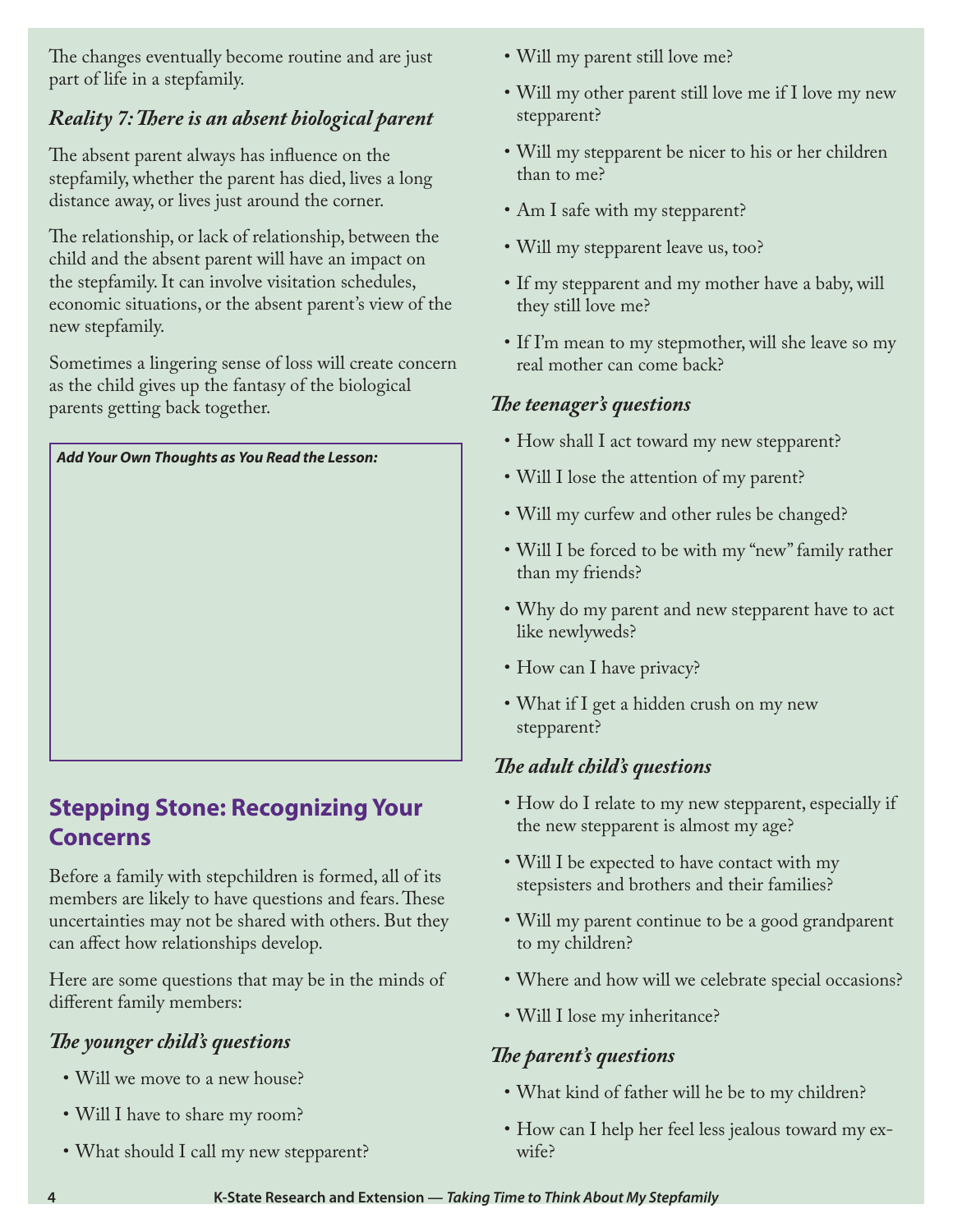- Will he understand the time I need to give to my children?
- Will he feel awkward living with my teenage daughters?
- • Will my ex-wife make life miserable for us?
- • Will her children and my children get along?
- • Will she be willing to adopt my religion?
- • Will he be willing to share housework and child care?
- Will my children and grandchildren ever accept her?

#### *The stepparent's questions*

- Do the children like me?
- Will they accept me?
- What kind of discipline are they used to?
- How much time will they spend with their birth parent?
- How will I introduce my stepchildren to other people?
- • Will my partner need to send a lot of money to his ex-partner?
- Should I take a job or stay home to get to know my stepchildren?
- Will her children have to spend every vacation with us?
- • Will the children get upset if I redecorate the house?
- Is it okay to tell her that her child gets on my nerves?
- How should I treat my new step-grandchildren?

If stepparents, birth parents, and children, regardless of age, discuss these concerns, anticipate problems, and plan for changes before the stepfamily is formed, it may be easier to adjust afterwards. However, you may already be in a stepfamily and are looking for ways to step ahead.



#### **Week 1 Activities**

#### *1 — Identifying Your Myths About Stepfamilies*

- • Talk with your partner, children, stepchildren, friend, or someone who listens well about the myths you had about stepfamilies before becoming a part of one.
- Ask yourself when you became aware of these. What made you realize these beliefs were really myths and not necessarily true in real life? Think about situations that happened in your family that bring back thoughts of these myths.

#### *2 — Recognizing the Importance of Names*

- Think about the different names that a stepfamily can call itself. How does each name make you feel?
- • Share this information with other family members.
- If they are comfortable in sharing their own thoughts, find out their reactions to different names. You do not have to agree on one name. You just need to understand how each name affects each person.

#### *3 — Having Honest Expectations for Your Stepfamily*

• Think about your honest expectations for your stepfamily. Think about each person involved. Think about the past experiences each of you has had and how well each of you gets along with each other.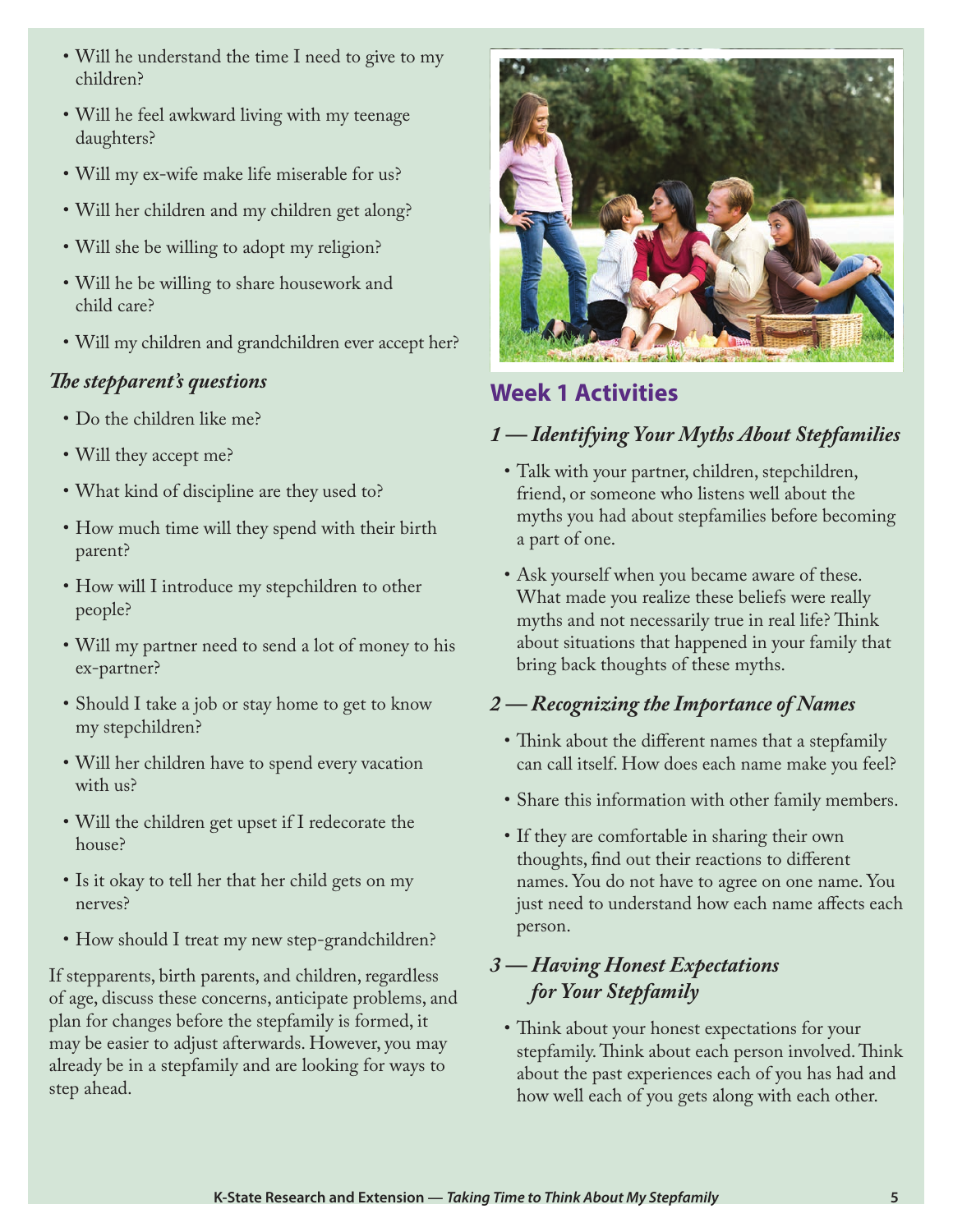- Once you have done this, think about your expectations and how realistic they are. Be truthful with yourself.
- This week, pay close attention to how different family members react to each other. How do they talk to each other? How does it change when another family member is present?
- Identify two or three broad goals you hope to achieve in your stepfamily.
- Identify also what you want your stepfamily to learn from you.

#### *4 — Planning Your Goals for the Future*

- • Think about the real difference you want to make in the lives of your family.
- • Write these ideas down and share them with a friend.
- Discuss how you can help your family meet these goals.

#### **References**

Ganong, L. H., & Coleman, M (2004). *Stepfamily relationships: Development, dynamics, and interventions.* New York: Kluwer Academic/Plenum Publishers.

Gottman, J. (2012). *Why marriages succeed or fail… and how you can make yours last.* New York: Simon & Schuster.

Olsen, C. S. (1997). *Stepping Stones for stepfamilies, Lesson 1: Taking time to think about my stepfamily.*  Manhattan, KS: Kansas State University Agricultural Experiment Station and Cooperative Extension Service.

Pasley, K., & Garneau, C. (2012). "Remarriage and stepfamily life." In F. Walsh (Ed.), *Normal family processes: Growing diversity and complexity.* New York, New York: The Guilford Press.

#### **Acknowledgments**

*Building Strong Stepfamilies*, a seven-part letter series written by Judith J. Winckler, Cornell University Cooperative Extension, Broome County, New York, 1992, was used as a primary resource for the original publication series, which was supported by a grant from the United Methodist Health Ministry Fund, Hutchison, Kansas.

Thanks to Elizabeth Brunscheen-Cartagena for reviewing this lesson and translating it into Spanish.

#### **Author**

Prepared by Charlotte Shoup Olsen, Professor and Extension Specialist, Family Systems, School of Family Studies and Human Services, Kansas State University.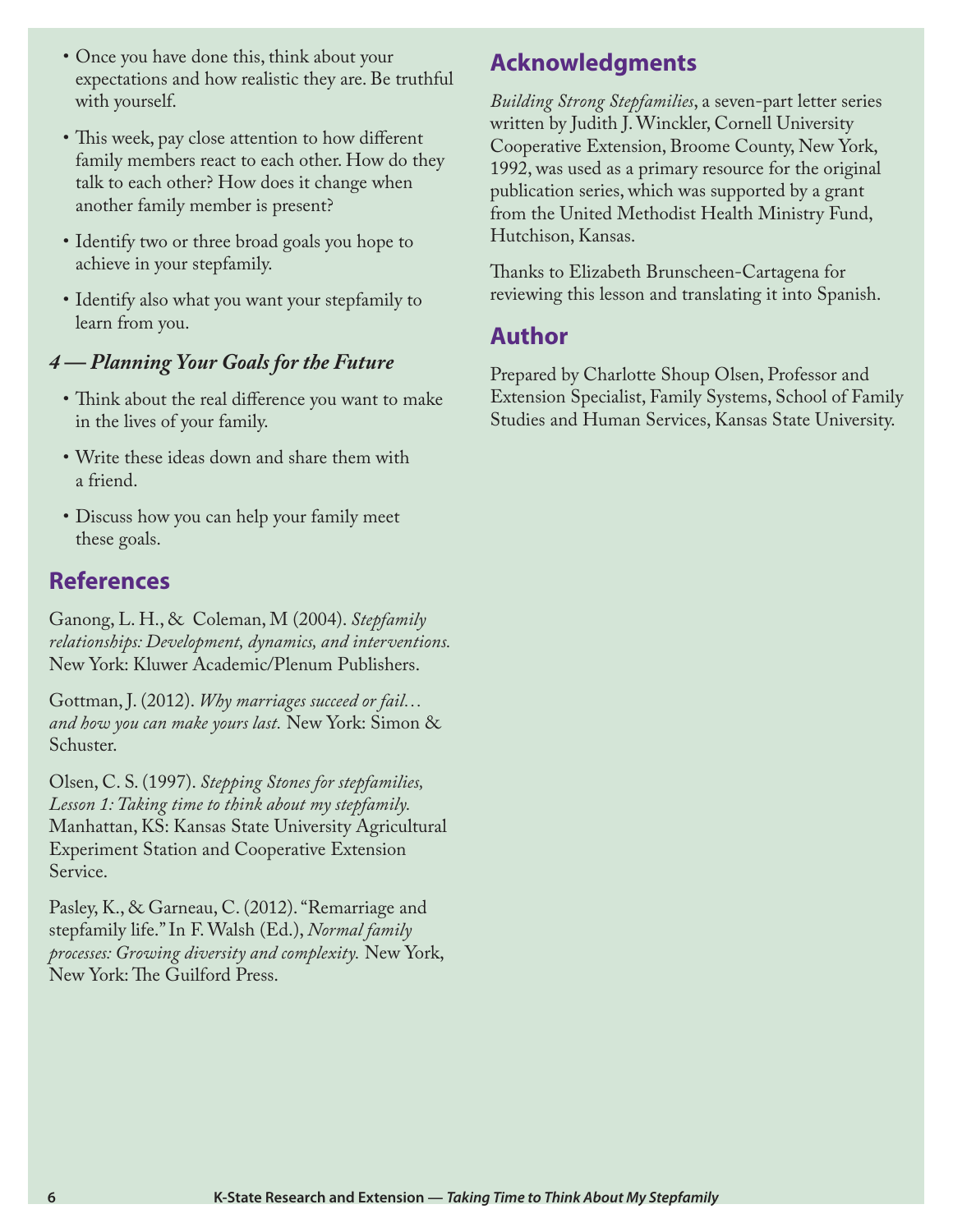## **Notes to Myself**